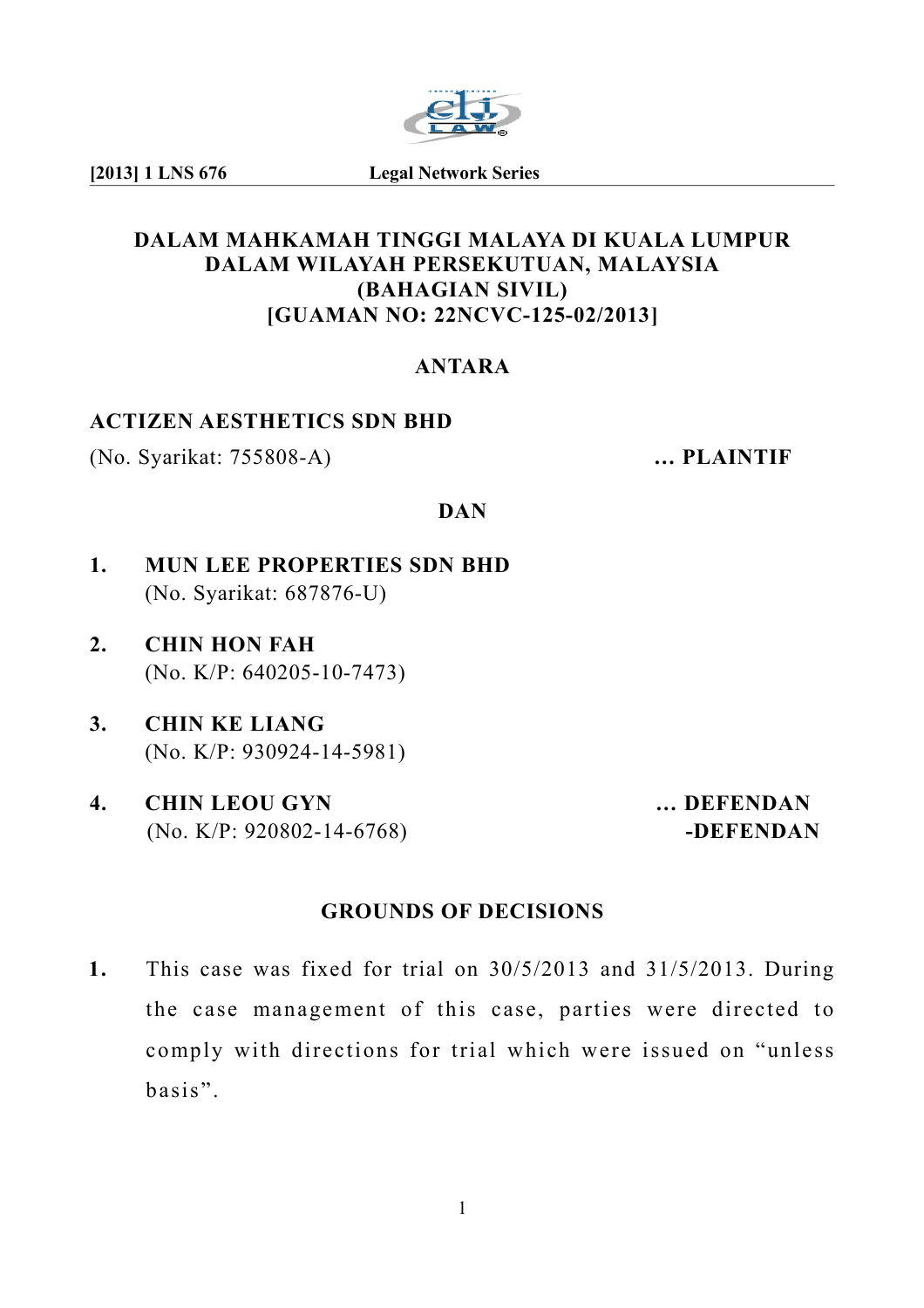

#### **[2013] 1 LNS 676 Legal Network Series**

- 2. On the day of trial, the Counsel for  $2^{nd}$ ,  $3^{rd}$  and  $4^{th}$  Defendants raised an objection that the Plaintiff was in breach of the "unless order" issued by the Court, by serving on the Defendant, a Supplementary Bundles of Documents, a video recording and 3 new witness statements on  $29/5/2013$ . Counsel for the  $1<sup>st</sup>$ Defendant also raised the same objections.
- **3.** The Defendants requested the Court to invoke its powers under Order 34 r. 1(3) Rules of Court 2012, to strike out the Plaintiff's case and that "unless order" orders must be taken seriously by parties. The Defendants further submitted that they were prejudiced because of the various "new" documents filed and the 3 "new" witness statements served by the Plaintiff and they are deprived of preparation to meet the Plaintiff's case especially in the light of "new" witness statements, video recording and "new" Bundles of Documents. The Defendant also informed that they are unable to proceed with trial that day as they require time to look at the new witness statements, video recording and Bundles of Documents.
- **4.** The Plaintiff submitted that the delay in service of the Witness statements and new documents was not intentional and

2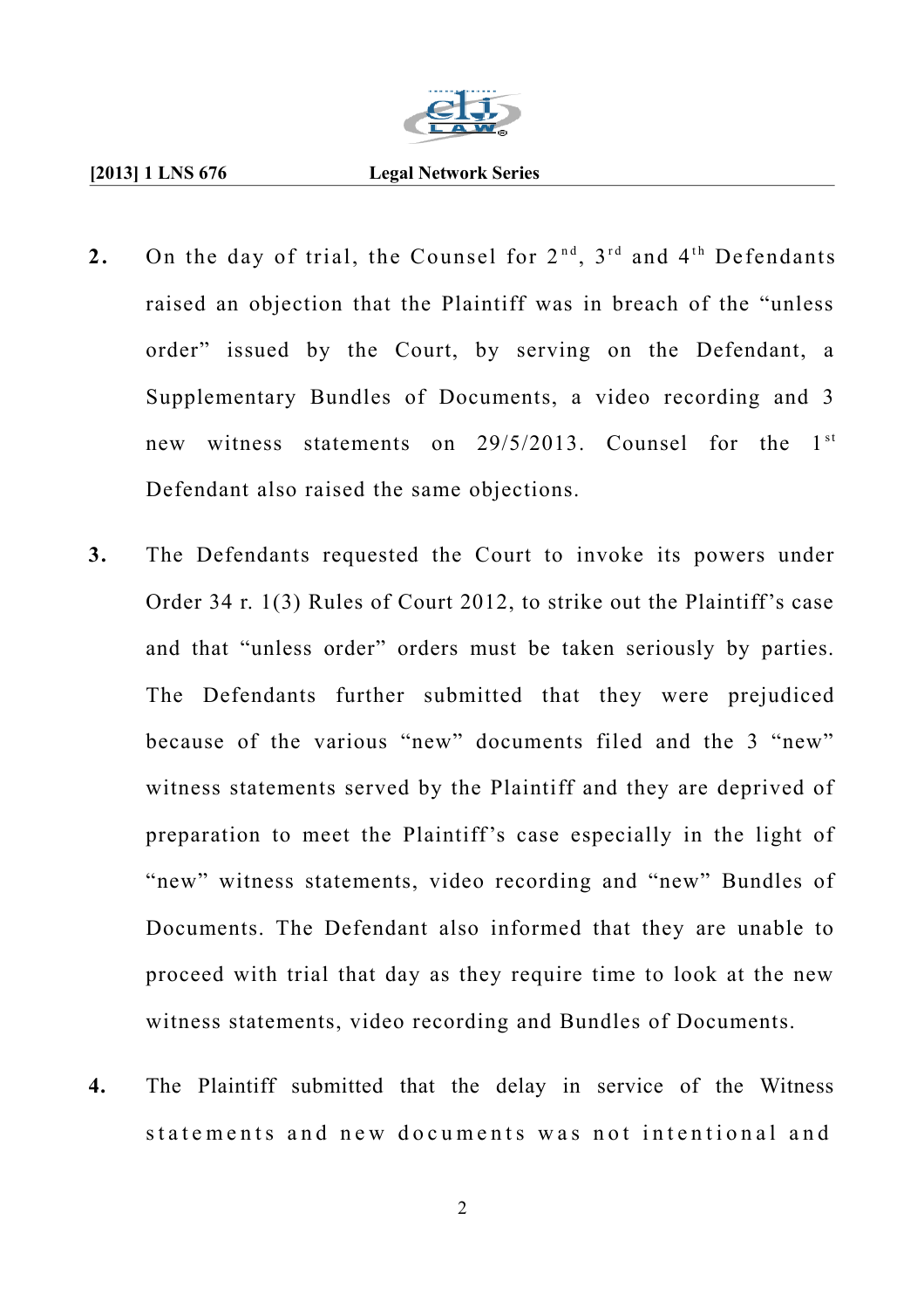

contumelious whilst the Defendants submitted otherwise. I prefer and accept the Defendants' submissions.

- **5.** The 1<sup>st</sup> Defendant has indicated that in the event the Plaintiff's suit is struck out, they will similarly withdraw their counterclaim with liberty to file afresh.
- **6.** Having considered the circumstances of the case and the submissions of learned counsels for the Plaintiff and all the Defendants, I therefore dismiss the Plaintiff's case and the  $1<sup>st</sup>$ Defendant's counterclaim, both with liberty to file afresh and I make no order as to costs.
- **7.** My reasons for the above order are as follows:
	- [a] I find that the Plaintiff did not proffer any good reasons as to why they were in breach of the "unless order" issued. I cannot find any reasons upon which this Court could exercise its discretion in favour of the Plaintiff. In any event court orders, be they "on unless" basis or otherwise must be obeyed unless there are good reasons.